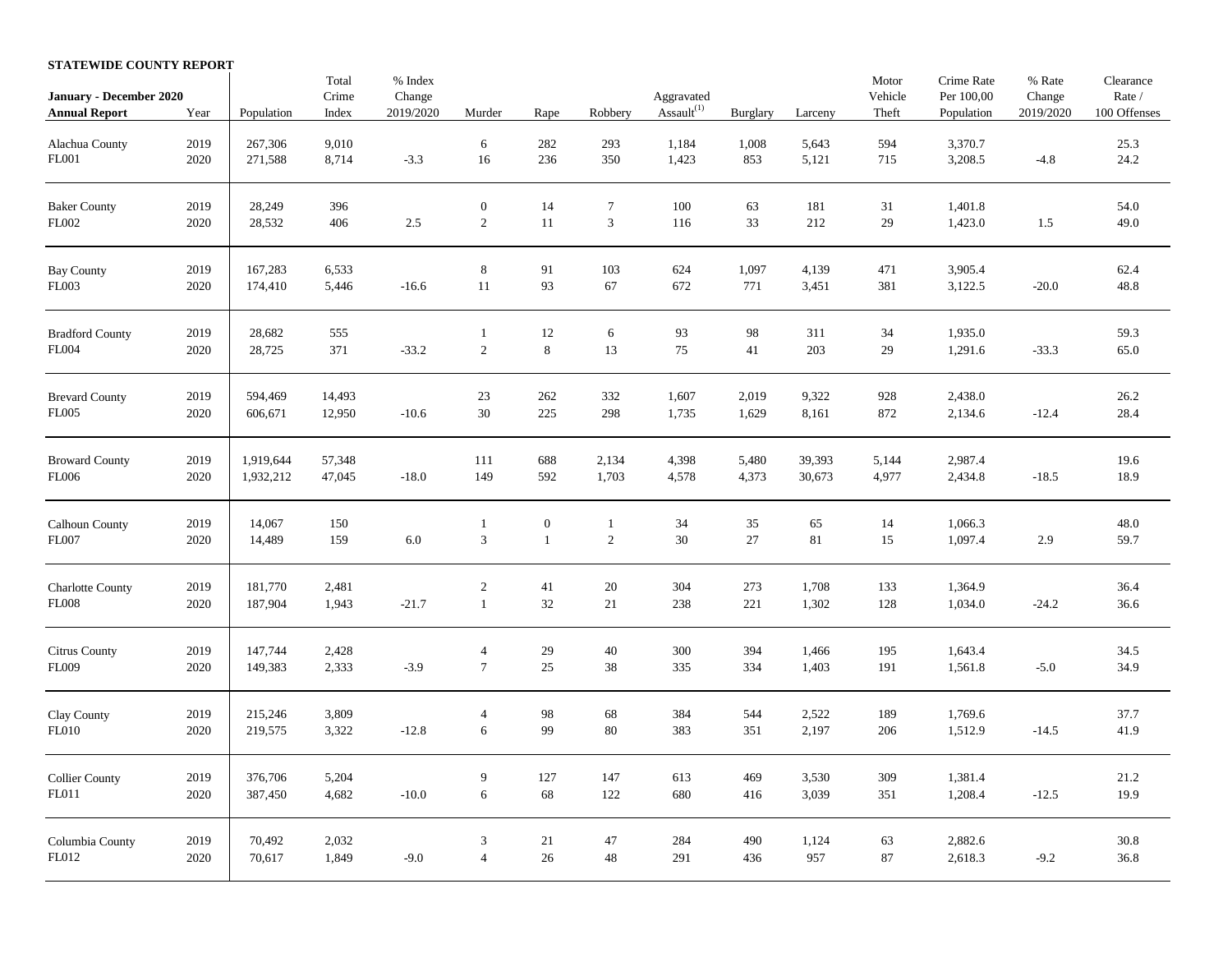## **STATEWIDE COUNTY REPORT**

|                                                                                                                                                   |      |            | Total  | % Index   |                             |                |                  |               |          |         | Motor   | Crime Rate | % Rate    | Clearance    |
|---------------------------------------------------------------------------------------------------------------------------------------------------|------|------------|--------|-----------|-----------------------------|----------------|------------------|---------------|----------|---------|---------|------------|-----------|--------------|
| January - December 2020                                                                                                                           |      |            | Crime  | Change    |                             |                |                  | Aggravated    |          |         | Vehicle | Per 100,00 | Change    | Rate /       |
| <b>Annual Report</b>                                                                                                                              | Year | Population | Index  | 2019/2020 | Murder                      | Rape           | Robbery          | Assault $(1)$ | Burglary | Larceny | Theft   | Population | 2019/2020 | 100 Offenses |
| Miami-Dade County                                                                                                                                 | 2019 | 2,812,130  | 99,161 |           | 202                         | 955            | 3,649            | 8,531         | 7,936    | 70,231  | 7,657   | 3,526.2    |           | 17.2         |
| FL013                                                                                                                                             | 2020 | 2,832,794  | 79,764 | $-19.6$   | 224                         | 776            | 2,687            |               | 6,399    | 52,896  | 7,340   |            |           | 17.9         |
| -Opa-Locka Police Department was unable to report for 2020.                                                                                       |      |            |        |           |                             |                |                  | 9,442         |          |         |         | 2,815.7    | $-20.1$   |              |
|                                                                                                                                                   |      |            |        |           |                             |                |                  |               |          |         |         |            |           |              |
| <b>Desoto County</b>                                                                                                                              | 2019 | 36,065     | 777    |           | $\ensuremath{\mathfrak{Z}}$ | 19             | 13               | 124           | 177      | 391     | 50      | 2,154.4    |           | 44.8         |
| FL014                                                                                                                                             | 2020 | 37,082     | 736    | $-5.3$    | $\sqrt{3}$                  | $22\,$         | 13               | 148           | 170      | 336     | 44      | 1,984.8    | $-7.9$    | 43.9         |
|                                                                                                                                                   |      |            |        |           |                             |                |                  |               |          |         |         |            |           |              |
|                                                                                                                                                   |      |            |        |           |                             |                |                  |               |          |         |         |            |           |              |
| Dixie County                                                                                                                                      | 2019 | 16,610     | 238    |           | -1                          | 14             | $\sqrt{2}$       | $72\,$        | 88       | 46      | 15      | 1,432.9    |           | 31.9         |
| FL015                                                                                                                                             | 2020 | 16,663     | 262    | 10.1      | $\mathbf{1}$                | $10\,$         | $\overline{4}$   | $77\,$        | 86       | 63      | 21      | 1,572.3    | 9.7       | 39.7         |
|                                                                                                                                                   | 2019 | 970,672    | 37,710 |           | 131                         | 584            | 1,331            | 4,041         | 5,096    | 23,581  | 2,946   | 3,884.9    |           | 20.6         |
| Duval County<br>FL016                                                                                                                             | 2020 | 982,080    | 34,452 | $-8.6$    | 143                         | 477            | 961              | 5,074         | 4,021    | 20,655  | 3,121   | 3,508.1    | $-9.7$    | 18.6         |
|                                                                                                                                                   |      |            |        |           |                             |                |                  |               |          |         |         |            |           |              |
| Escambia County                                                                                                                                   | 2019 | 321,134    | 10,979 |           | 27                          | 186            | 337              | 1,227         | 1,828    | 6,724   | 650     | 3,418.8    |           | 32.5         |
| FL017                                                                                                                                             | 2020 | 323,714    | 10,298 | $-6.2$    | 32                          | 225            | 376              | 1,306         | 1,588    | 6,039   | 732     | 3,181.2    | $-7.0$    | 32.6         |
|                                                                                                                                                   |      |            |        |           |                             |                |                  |               |          |         |         |            |           |              |
| Flagler County                                                                                                                                    | 2019 | 110,695    | 1,379  |           | 3                           | 38             | 11               | 156           | 181      | 898     | 92      | 1,245.8    |           | 33.6         |
| <b>FL018</b>                                                                                                                                      | 2020 | 114,235    | 1,139  | $-17.4$   | $\boldsymbol{0}$            | 32             | 10               | 210           | 99       | 725     | 63      | 997.1      | $-20.0$   | 39.0         |
|                                                                                                                                                   |      |            |        |           |                             |                |                  |               |          |         |         |            |           |              |
| Franklin County                                                                                                                                   | 2019 | 12,273     | 270    |           | $\boldsymbol{0}$            | $\mathbf{1}$   | $\boldsymbol{0}$ | 58            | 33       | 169     | 9       | 2,200.0    |           | 42.6         |
| FL019                                                                                                                                             | 2020 | 11,864     | 243    | $-10.0$   | $\boldsymbol{0}$            | 3              | $\boldsymbol{0}$ | 29            | 44       | 160     | $\tau$  | 2,048.2    | $-6.9$    | 37.4         |
| -Apalachicola Police Department and Carrabelle Police Department were unable to report for 2019 and 2020.                                         |      |            |        |           |                             |                |                  |               |          |         |         |            |           |              |
| Gadsden County                                                                                                                                    | 2019 | 46,277     | 942    |           | $\ensuremath{\mathfrak{Z}}$ | $22\,$         | 21               | 123           | 398      | 313     | 62      | 2,035.6    |           | 26.8         |
| FL020                                                                                                                                             | 2020 | 46,226     | 498    | $-47.1$   | $\overline{4}$              | 11             | $\,8\,$          | 97            | 142      | 174     | 62      | 1,077.3    | $-47.1$   | 50.6         |
| -Midway Police Department was unable to report for 2019 and Havana Police Department and Quincy Police Department were unable to report for 2020. |      |            |        |           |                             |                |                  |               |          |         |         |            |           |              |
|                                                                                                                                                   |      |            |        |           |                             |                |                  |               |          |         |         |            |           |              |
| <b>Gilchrist County</b>                                                                                                                           | 2019 | 17,766     | 199    |           | $\boldsymbol{0}$            | 8              | 2                | $30\,$        | 60       | 74      | 25      | 1,120.1    |           | 31.2         |
| FL021                                                                                                                                             | 2020 | 18,269     | 121    | $-39.2$   | $\boldsymbol{0}$            | $\sqrt{2}$     | $\boldsymbol{0}$ | $24\,$        | 34       | 52      | 9       | 662.3      | $-40.9$   | 29.8         |
|                                                                                                                                                   |      |            |        |           |                             |                |                  |               |          |         |         |            |           |              |
| Glades County                                                                                                                                     | 2019 | 13,121     | 149    |           | $\boldsymbol{0}$            | $\sqrt{2}$     | $\boldsymbol{0}$ | $22\,$        | 20       | 93      | 12      | 1,135.6    |           | 16.1         |
| FL022                                                                                                                                             | 2020 | 13,609     | 128    | $-14.1$   | $\boldsymbol{0}$            | 2              | $\sqrt{2}$       | 29            | 17       | 64      | 14      | 940.6      | $-17.2$   | 13.3         |
|                                                                                                                                                   |      |            |        |           |                             |                |                  |               |          |         |         |            |           |              |
| <b>Gulf County</b>                                                                                                                                | 2019 | 13,082     | 232    |           | 1                           | $\mathbf{1}$   | $\mathbf{1}$     | 33            | 58       | 125     | 13      | 1,773.4    |           | 32.8         |
| FL023                                                                                                                                             | 2020 | 14,724     | 248    | 6.9       | $\boldsymbol{0}$            | $\,8\,$        | $\boldsymbol{0}$ | 63            | 55       | 111     | 11      | 1,684.3    | $-5.0$    | 52.4         |
|                                                                                                                                                   |      |            |        |           |                             |                |                  |               |          |         |         |            |           |              |
| <b>Hamilton County</b>                                                                                                                            | 2019 | 14,600     | 312    |           | $\mathbf{1}$                | $\overline{4}$ | $\overline{4}$   | 46            | 69       | 170     | 18      | 2,137.0    |           | 29.2         |
| FL024                                                                                                                                             | 2020 | 14,570     | 324    | 3.8       | $\overline{2}$              | $\overline{3}$ | 6                | 53            | 81       | 160     | 19      | 2,223.7    | 4.1       | 25.9         |
| -Jennings Police Department was unable to report for 2020.                                                                                        |      |            |        |           |                             |                |                  |               |          |         |         |            |           |              |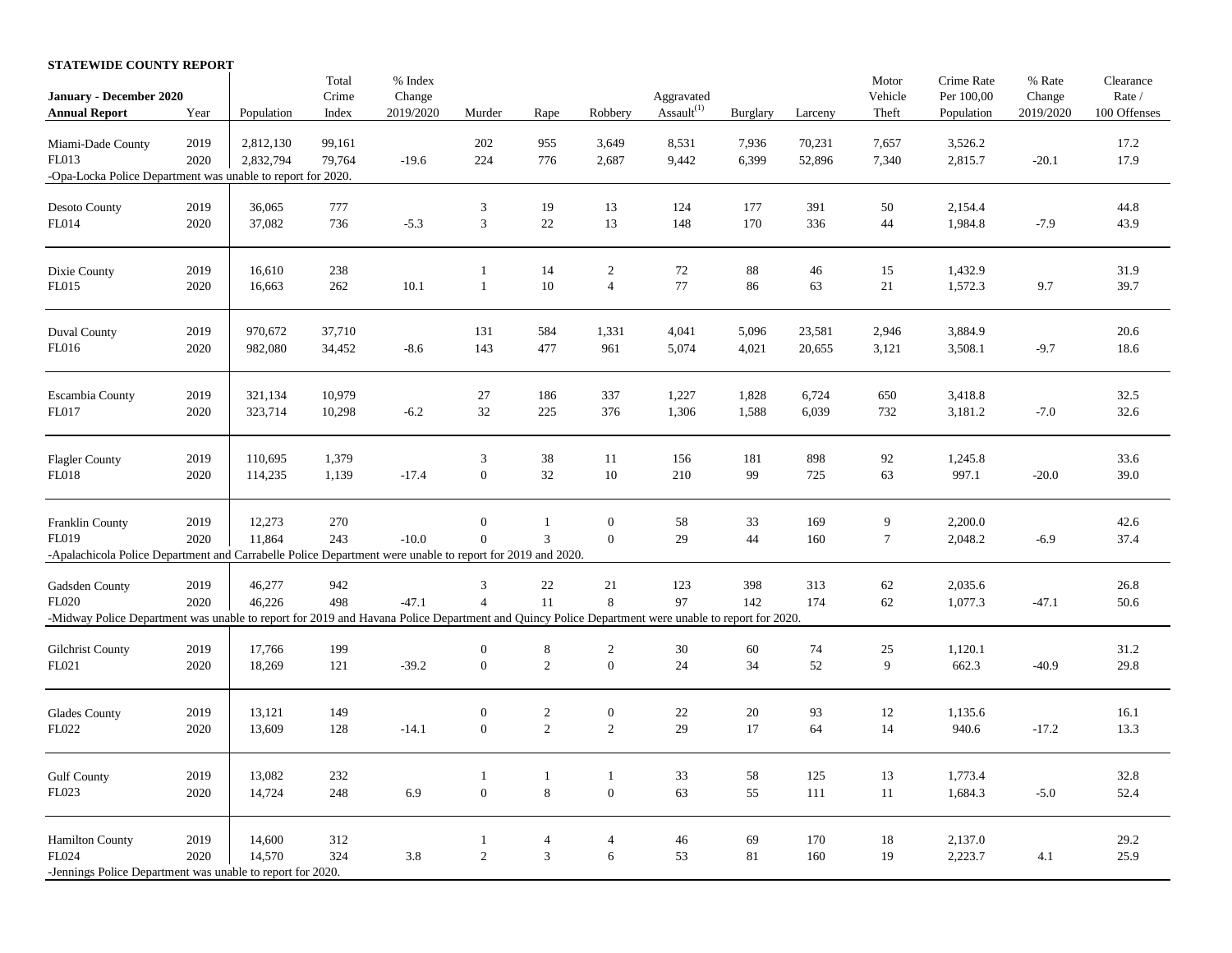## **STATEWIDE COUNTY REPORT**

|                                                                                                                     |      |            | Total          | % Index             |                  |                  |                             |                             |                 |         | Motor            | Crime Rate               | % Rate              | Clearance              |
|---------------------------------------------------------------------------------------------------------------------|------|------------|----------------|---------------------|------------------|------------------|-----------------------------|-----------------------------|-----------------|---------|------------------|--------------------------|---------------------|------------------------|
| January - December 2020<br><b>Annual Report</b>                                                                     | Year | Population | Crime<br>Index | Change<br>2019/2020 | Murder           | Rape             | Robbery                     | Aggravated<br>Assault $(1)$ | <b>Burglary</b> | Larceny | Vehicle<br>Theft | Per 100,00<br>Population | Change<br>2019/2020 | Rate /<br>100 Offenses |
|                                                                                                                     |      |            |                |                     |                  |                  |                             |                             |                 |         |                  |                          |                     |                        |
| Hardee County                                                                                                       | 2019 | 27,385     | 560            |                     | $\mathbf{1}$     | 6                | $\tau$                      | $58\,$                      | 153             | 300     | 35               | 2,044.9                  |                     | 39.6                   |
| ${\rm F}L025$                                                                                                       | 2020 | 27,443     | 574            | $2.5\,$             | $\,1\,$          | $\sqrt{6}$       | $\bf 8$                     | 79                          | 152             | 273     | 55               | 2,091.6                  | $2.3\,$             | 54.4                   |
| Hendry County                                                                                                       | 2019 | 40,120     | 993            |                     | $\,$ 8 $\,$      | 20               | 16                          | 108                         | 327             | 458     | 56               | 2,475.1                  |                     | 29.0                   |
| FL026                                                                                                               | 2020 | 40,953     | 868            | $-12.6$             | $\sqrt{5}$       | 6                | $25\,$                      | 115                         | 276             | 365     | 76               | 2,119.5                  | $-14.4$             | 27.3                   |
| Hernando County                                                                                                     | 2019 | 188,358    | 3,107          |                     | $\sqrt{5}$       | 66               | 53                          | 393                         | 457             | 1,945   | 188              | 1,649.5                  |                     | 41.6                   |
| FL027                                                                                                               | 2020 | 192,186    | 2,785          | $-10.4$             | $\boldsymbol{7}$ | 58               | 53                          | 369                         | 365             | 1,764   | 169              | 1,449.1                  | $-12.1$             | 42.2                   |
| <b>Highlands County</b>                                                                                             | 2019 | 103,434    | 2,621          |                     | 11               | 30               | 58                          | 181                         | 546             | 1,709   | 86               | 2,534.0                  |                     | 42.4                   |
| FL028                                                                                                               | 2020 | 104,834    | 2,185          | $-16.6$             | $\,$ 8 $\,$      | 29               | 39                          | 220                         | 333             | 1,405   | 151              | 2,084.2                  | $-17.7$             | 50.8                   |
| Hillsborough County                                                                                                 | 2019 | 1,444,870  | 23,601         |                     | 66               | 392              | 609                         | 2,589                       | 2,689           | 15,575  | 1,681            | 1,633.4                  |                     | 35.9                   |
| FL029                                                                                                               | 2020 | 1,478,759  | 20,705         | $-12.3$             | 81               | 363              | 650                         | 3,201                       | 2,332           | 12,348  | 1,730            | 1,400.2                  | $-14.3$             | 33.6                   |
| <b>Holmes County</b>                                                                                                | 2019 | 20,049     | 241            |                     | 1                | 12               | $\ensuremath{\mathfrak{Z}}$ | 59                          | 57              | 97      | 12               | 1,202.1                  |                     | 73.4                   |
| FL030                                                                                                               | 2020 | 20,001     | 248            | 2.9                 | $\mathbf{1}$     | $\overline{4}$   | $\boldsymbol{0}$            | 59                          | 50              | 113     | 21               | 1,239.9                  | 3.2                 | 72.6                   |
| <b>Indian River County</b>                                                                                          | 2019 | 154,939    | 2,447          |                     | $\sqrt{6}$       | 36               | 31                          | 279                         | 248             | 1,708   | 139              | 1,579.3                  |                     | 24.9                   |
| FL031                                                                                                               | 2020 | 158,834    | 2,099          | $-14.2$             | 3                | 14               | $28\,$                      | 174                         | 187             | 1,513   | 180              | 1,321.5                  | $-16.3$             | 25.6                   |
| Jackson County                                                                                                      | 2019 | 46,969     | 368            |                     | $\boldsymbol{0}$ | 6                | $\tau$                      | 87                          | 108             | 131     | 29               | 783.5                    |                     | 34.5                   |
| FL032<br>-Jackson County Sheriff's Office and Cottondale Police Department were unable to report for 2018 and 2019. | 2020 | 46,587     | 374            | 1.6                 | $\mathbf{1}$     | $\overline{7}$   | $\overline{4}$              | 105                         | 103             | 135     | 19               | 802.8                    | 2.5                 | 28.1                   |
| Jefferson County                                                                                                    | 2019 | 14,776     | 296            |                     | 1                | $\boldsymbol{2}$ | $\ensuremath{\mathfrak{Z}}$ | 69                          | 84              | 118     | 19               | 2,003.2                  |                     | 42.2                   |
| FL033                                                                                                               | 2020 | 14,394     | 346            | 16.9                | $\mathbf{0}$     | 6                | $\boldsymbol{0}$            | 106                         | 71              | 145     | 18               | 2,403.8                  | 20.0                | 45.7                   |
| Lafayette County                                                                                                    | 2019 | 8,482      | $50\,$         |                     | $\boldsymbol{0}$ | $\mathbf{1}$     | $\boldsymbol{0}$            | 12                          | 12              | 20      | 5                | 589.5                    |                     | 60.0                   |
| FL034                                                                                                               | 2020 | 8,690      | 47             | $-6.0$              | $\boldsymbol{0}$ | $\boldsymbol{0}$ | $\sqrt{2}$                  | 24                          | 9               | $10\,$  | $\sqrt{2}$       | 540.9                    | $-8.2$              | 87.2                   |
| Lake County                                                                                                         | 2019 | 357,247    | 7,478          |                     | 9                | 122              | 129                         | 747                         | 1,306           | 4,562   | 603              | 2,093.2                  |                     | 25.0                   |
| FL035                                                                                                               | 2020 | 366,742    | 6,341          | $-15.2$             | 18               | 138              | 130                         | 687                         | 1,035           | 3,799   | 534              | 1,729.0                  | $-17.4$             | 26.3                   |
| Lee County                                                                                                          | 2019 | 735,148    | 10,869         |                     | 23               | 246              | 386                         | 1,324                       | 1,343           | 6,792   | 755              | 1,478.5                  |                     | 31.0                   |
| FL036                                                                                                               | 2020 | 750,493    | 10,218         | $-6.0$              | 32               | 239              | 304                         | 1,525                       | 1,180           | 6,167   | 771              | 1,361.5                  | $-7.9$              | 29.0                   |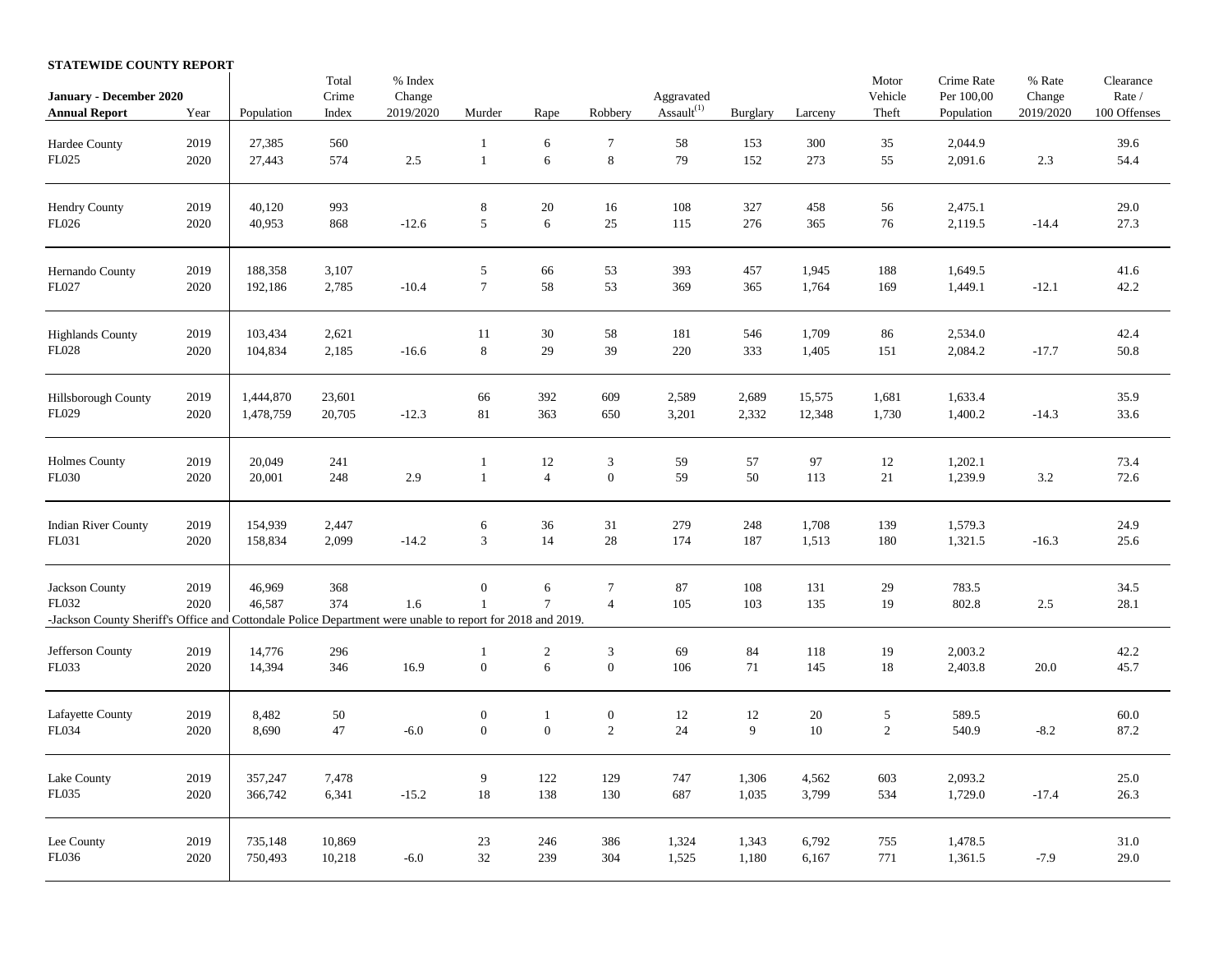|  | STATEWIDE COUNTY REPORT |  |  |  |
|--|-------------------------|--|--|--|
|--|-------------------------|--|--|--|

|                                                                    |              |                  | Total      | $\%$ Index |                  |                  |                     |                             |                 |         | Motor                    | Crime Rate         | % Rate    | Clearance    |
|--------------------------------------------------------------------|--------------|------------------|------------|------------|------------------|------------------|---------------------|-----------------------------|-----------------|---------|--------------------------|--------------------|-----------|--------------|
| January - December 2020                                            |              |                  | Crime      | Change     |                  |                  |                     | Aggravated<br>Assault $(1)$ |                 |         | Vehicle                  | Per 100,00         | Change    | Rate /       |
| <b>Annual Report</b>                                               | Year         | Population       | Index      | 2019/2020  | Murder           | Rape             | Robbery             |                             | <b>Burglary</b> | Larceny | Theft                    | Population         | 2019/2020 | 100 Offenses |
| Leon County                                                        | 2019         | 296,499          | 11,402     |            | 21               | 237              | 285                 | 1,156                       | 1,535           | 7,342   | 826                      | 3,845.5            |           | 19.1         |
| FL037                                                              | 2020         | 299,484          | 9,163      | $-19.6$    | 29               | 229              | 268                 | 1,279                       | 1,359           | 5,288   | 711                      | 3,059.6            | $-20.4$   | 19.2         |
|                                                                    |              |                  |            |            |                  |                  |                     |                             |                 |         |                          |                    |           |              |
| Levy County                                                        | 2019         | 41,330           | 1,164      |            | 1                | 19               | $\sqrt{2}$          | 455                         | 277             | 337     | 73                       | 2,816.4            |           | 44.1         |
| FL038                                                              | 2020         | 41,699           | 1,095      | $-5.9$     | $\mathbf{1}$     | 33               | $\epsilon$          | 425                         | 233             | 340     | 57                       | 2,626.0            | $-6.8$    | 47.3         |
|                                                                    |              |                  |            |            |                  |                  |                     |                             |                 |         |                          |                    |           |              |
| Liberty County                                                     | 2019         | 8,772            | 85         |            | 1                | $\boldsymbol{0}$ | $\mathbf{1}$        | 17                          | 22              | 35      | 9                        | 969.0              |           | 62.4         |
| FL039                                                              | 2020         | 8,575            | 60         | $-29.4$    | $\boldsymbol{0}$ | $\boldsymbol{0}$ | $\boldsymbol{0}$    | $\sqrt{6}$                  | $6\,$           | 48      | $\boldsymbol{0}$         | 699.7              | $-27.8$   | 33.3         |
| <b>Madison County</b>                                              |              |                  |            |            | $\boldsymbol{0}$ |                  |                     |                             | 71              | 101     |                          |                    |           |              |
| <b>FL040</b>                                                       | 2019<br>2020 | 19,570<br>18,954 | 285<br>294 | 3.2        | $\mathbf{1}$     | 14<br>5          | 3<br>$\mathfrak{Z}$ | 94<br>119                   | 46              | 117     | $\sqrt{2}$<br>$\sqrt{3}$ | 1,456.3<br>1,551.1 | 6.5       | 51.6<br>52.4 |
| -Madison Police Department was unable to report for 2019 and 2020. |              |                  |            |            |                  |                  |                     |                             |                 |         |                          |                    |           |              |
|                                                                    |              |                  |            |            |                  |                  |                     |                             |                 |         |                          |                    |           |              |
| Manatee County                                                     | 2019         | 392,004          | 8,422      |            | 17               | 209              | 239                 | 1,355                       | 906             | 5,252   | 444                      | 2,148.4            |           | 32.0         |
| FL041                                                              | 2020         | 403,120          | 8,064      | $-4.3$     | 15               | 219              | 239                 | 1,403                       | 779             | 4,884   | 525                      | 2,000.4            | $-6.9$    | 30.3         |
| Marion County                                                      | 2019         | 360,421          | 8,397      |            | 31               | 227              | 211                 | 1,087                       | 1,198           | 4,947   | 696                      | 2,329.8            |           | 38.4         |
| FL042                                                              | 2020         | 368,135          | 7,569      | $-9.9$     | 19               | 184              | 136                 | 1,218                       | 1,141           | 4,289   | 582                      | 2,056.0            | $-11.7$   | 43.7         |
|                                                                    |              |                  |            |            |                  |                  |                     |                             |                 |         |                          |                    |           |              |
| <b>Martin County</b>                                               | 2019         | 158,598          | 2,300      |            | $\sqrt{5}$       | 96               | $45\,$              | 203                         | 226             | 1,640   | 85                       | 1,450.2            |           | 17.7         |
| FL043                                                              | 2020         | 161,301          | 2,132      | $-7.3$     | $\sqrt{5}$       | 77               | 44                  | 229                         | 211             | 1,477   | 89                       | 1,321.8            | $-8.9$    | 18.2         |
|                                                                    |              |                  |            |            |                  |                  |                     |                             |                 |         |                          |                    |           |              |
| Monroe County                                                      | 2019         | 76,212           | 1,704      |            | $\boldsymbol{2}$ | 36               | 34                  | 210                         | 159             | 1,154   | 109                      | 2,235.9            |           | 37.5         |
| <b>FL044</b>                                                       | 2020         | 77,823           | 1,277      | $-25.1$    | $\overline{4}$   | 40               | 33                  | 220                         | 103             | 794     | 83                       | 1,640.9            | $-26.6$   | 39.8         |
|                                                                    |              |                  |            |            |                  |                  |                     |                             |                 |         |                          |                    |           |              |
| Nassau County                                                      | 2019         | 85,070           | 1,270      |            | $\sqrt{2}$       | 39               | $\overline{4}$      | 154                         | 345             | 644     | 82                       | 1,492.9            |           | 28.7         |
| FL045                                                              | 2020         | 89,258           | 1,192      | $-6.1$     | $\mathbf{1}$     | 32               | $\overline{9}$      | 127                         | 316             | 595     | 112                      | 1,335.5            | $-10.5$   | 25.9         |
|                                                                    |              |                  |            |            |                  |                  |                     |                             |                 |         |                          |                    |           |              |
| Okaloosa County                                                    | 2019         | 201,514          | 4,495      |            | 12               | 113              | 60                  | 554                         | 478             | 2,967   | 311                      | 2,230.6            |           | 33.1         |
| FL046                                                              | 2020         | 203,951          | 3,723      | $-17.2$    | 9                | 94               | 43                  | 514                         | 427             | 2,331   | 305                      | 1,825.4            | $-18.2$   | 31.5         |
| -Shalimar Police Department was unable to report for 2019.         |              |                  |            |            |                  |                  |                     |                             |                 |         |                          |                    |           |              |
| Okeechobee County                                                  | 2019         | 41,808           |            |            | $\overline{c}$   |                  |                     | 141                         | 168             | 715     |                          |                    |           | 28.1         |
| FL047                                                              | 2020         |                  | 1,175      |            | $\overline{4}$   | 21<br>$20\,$     | 28                  |                             | 187             | 757     | 100<br>97                | 2,810.5            |           |              |
|                                                                    |              | 42,112           | 1,245      | $6.0\,$    |                  |                  | 23                  | 157                         |                 |         |                          | 2,956.4            | 5.2       | 24.7         |
| Orange County                                                      | 2019         | 1,386,080        | 48,850     |            | 91               | 718              | 1,789               | 5,180                       | 5,757           | 31,425  | 3,890                    | 3,524.3            |           | 24.5         |
| FL048                                                              | 2020         | 1,415,260        | 39,690     | $-18.8$    | 111              | 659              | 1,438               | 5,634                       | 4,240           | 24,253  | 3,355                    | 2,804.4            | $-20.4$   | 25.3         |
|                                                                    |              |                  |            |            |                  |                  |                     |                             |                 |         |                          |                    |           |              |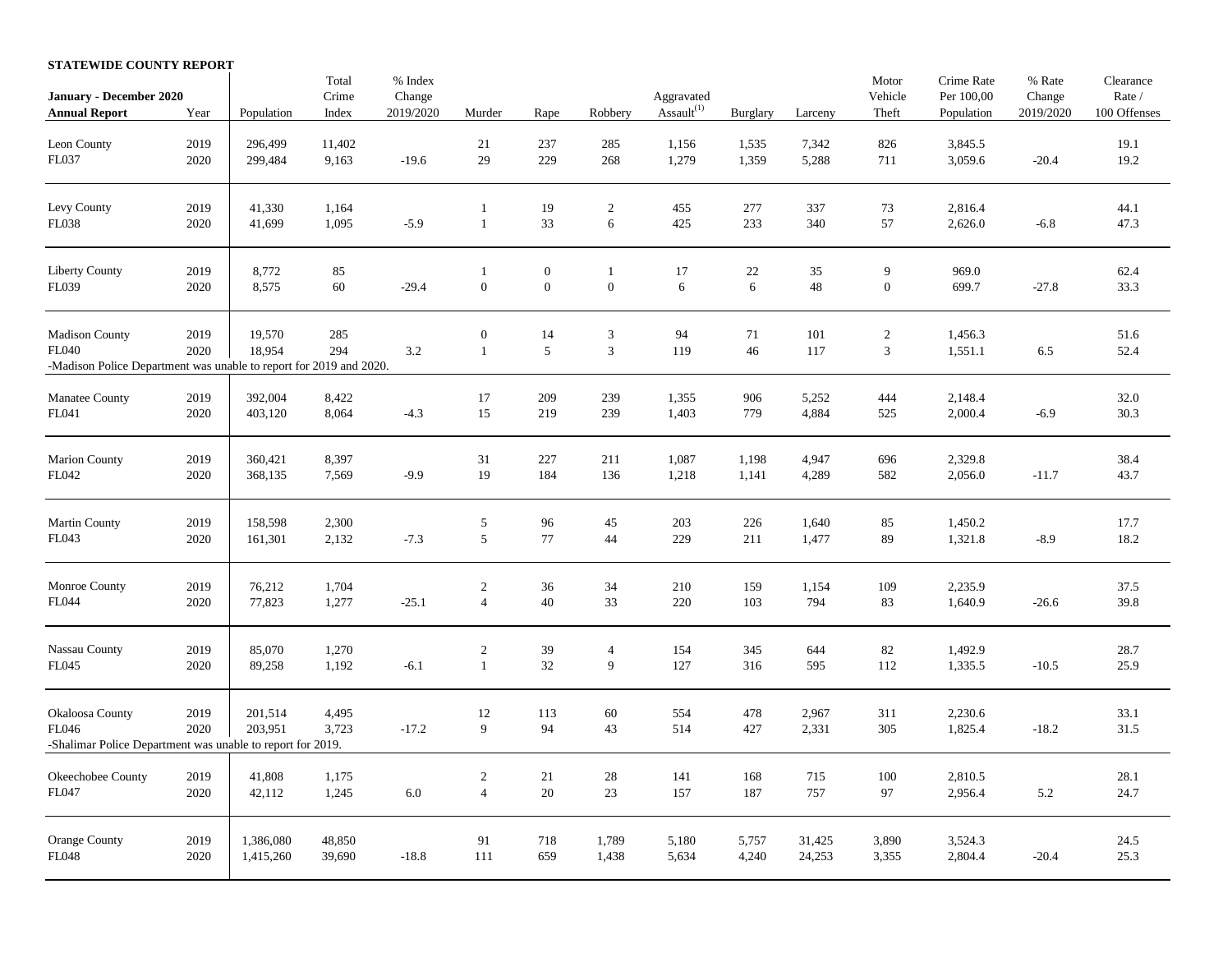## **STATEWIDE COUNTY REPORT** Total % Index Clearance **Motor** Crime Rate % Rate Clearance **January - December 2020** Crime Change Change Aggravated Vehicle Per 100,00 Change Rate /<br> **Annual Report** Year Population Index 2019/2020 Murder Rape Robbery Assault<sup>(1)</sup> Burglary Larceny Theft Population 2019/2020 100 Of **Annual Report** Year Population Index 2019/2020 Murder Rape Robbery Assault<sup>(1)</sup> Burglary Larceny Theft Population 2019/2020 100 Offenses Osecola County 2019 370,552 8,198 14 138 145 855 1,189 5,412 445 2,212.4 28.8 FL049 2020 387,055 7,433 -9.3 15 128 149 860 1,109 4,703 469 1,920.4 -13.2 26.4 Palm Beach County 2019 | 1,447,857 37,571 87 87 561 1,324 3,671 3,493 25,734 2,701 2,594.9 22.3 FL050 2020 1,466,494 33,719 -10.3 89 537 1,096 3,839 3,156 22,227 2,775 2,299.3 -11.4 21.0 Pasco County 2019 | 527,122 9,567 14 251 293 1,135 1,171 6,155 548 1,814.9 39.2 FL051 2020 542,638 8,620 -9.9 15 205 231 1,238 1,037 5,255 639 1,588.5 -12.5 34.9 -Port Richey Police Department was unable to report for 2019. Pinellas County 2019 978,045 26,305 40 460 620 2,259 2,517 18,785 1,624 2,689.5 25.2 FL052 2020 984,054 22,163 -15.7 27 450 591 2,620 2,180 14,836 1,459 2,252.2 -16.3 24.1 Polk County 2019 690,606 13,787 23 166 300 1,501 1,947 8,914 936 1,996.4 26.1 FL053 2020 715,090 12,117 -12.1 40 171 209 1,695 1,576 7,471 955 1,694.5 -15.1 26.3 Putnam County 2019 73,268 1,535 4 22 24 138 296 977 74 2,095.0 42.9 FL054 2020 73,723 1,498 -2.4 10 15 30 96 264 997 86 2,031.9 -3.0 42.1 -Interlachen Police Department was unable to report for 2019 and 2020. St. Johns County 2019 | 254,412 3,022 6 44 46 296 364 2,090 176 1,187.8 25.9 FL055 2020 261,898 2,566 -15.1 4 22 32 319 275 1,755 159 979.8 -17.5 25.6 St. Lucie County 2019 | 309,359 5,045 19 104 149 540 538 3,351 344 1,630.8 37.6 FL056 2020 322,265 4,497 -10.9 18 93 123 581 468 2,885 329 1,395.4 -14.4 33.9 Santa Rosa County 2019 | 179,054 1,885 5 5 61 18 176 361 1,138 126 1,052.8 50.0

| <b>Sumter County</b><br>FL060   | 2019<br>2020 | 128,633<br>141,422 | 1,388<br>1,246 | $-10.2$ | 3       | 18<br>22   | 20<br>20   | 206<br>234 | 318<br>191   | 703<br>666     | 118<br>110 | 1,079.0<br>881.1   | $-18.3$ | 66.7<br>69.3 |
|---------------------------------|--------------|--------------------|----------------|---------|---------|------------|------------|------------|--------------|----------------|------------|--------------------|---------|--------------|
| Seminole County<br>FL059        | 2019<br>2020 | 471.735<br>476,727 | 9,472<br>7,397 | $-21.9$ | 6<br>14 | 201<br>193 | 235<br>202 | 863<br>971 | 1,137<br>754 | 6,502<br>4,851 | 528<br>412 | 2,007.9<br>1,551.6 | $-22.7$ | 23.9<br>22.8 |
| Sarasota County<br><b>FL058</b> | 2019<br>2020 | 421,685<br>434,199 | 8,267<br>7,621 | $-7.8$  | 9       | 77<br>102  | 143<br>134 | 696<br>735 | 967<br>932   | 5,980<br>5,310 | 395<br>401 | 1,960.5<br>1,755.2 | $-10.5$ | 28.8<br>26.5 |
| Santa Rosa County<br>FL057      | 2019<br>2020 | 179,054<br>184,653 | 1,885<br>1,731 | $-8.2$  | 6       | 61<br>46   | 18.<br>19  | 176<br>170 | 361<br>323   | 1,138<br>1,045 | 126<br>122 | 1,052.8<br>937.4   | $-11.0$ | 50.0<br>45.4 |